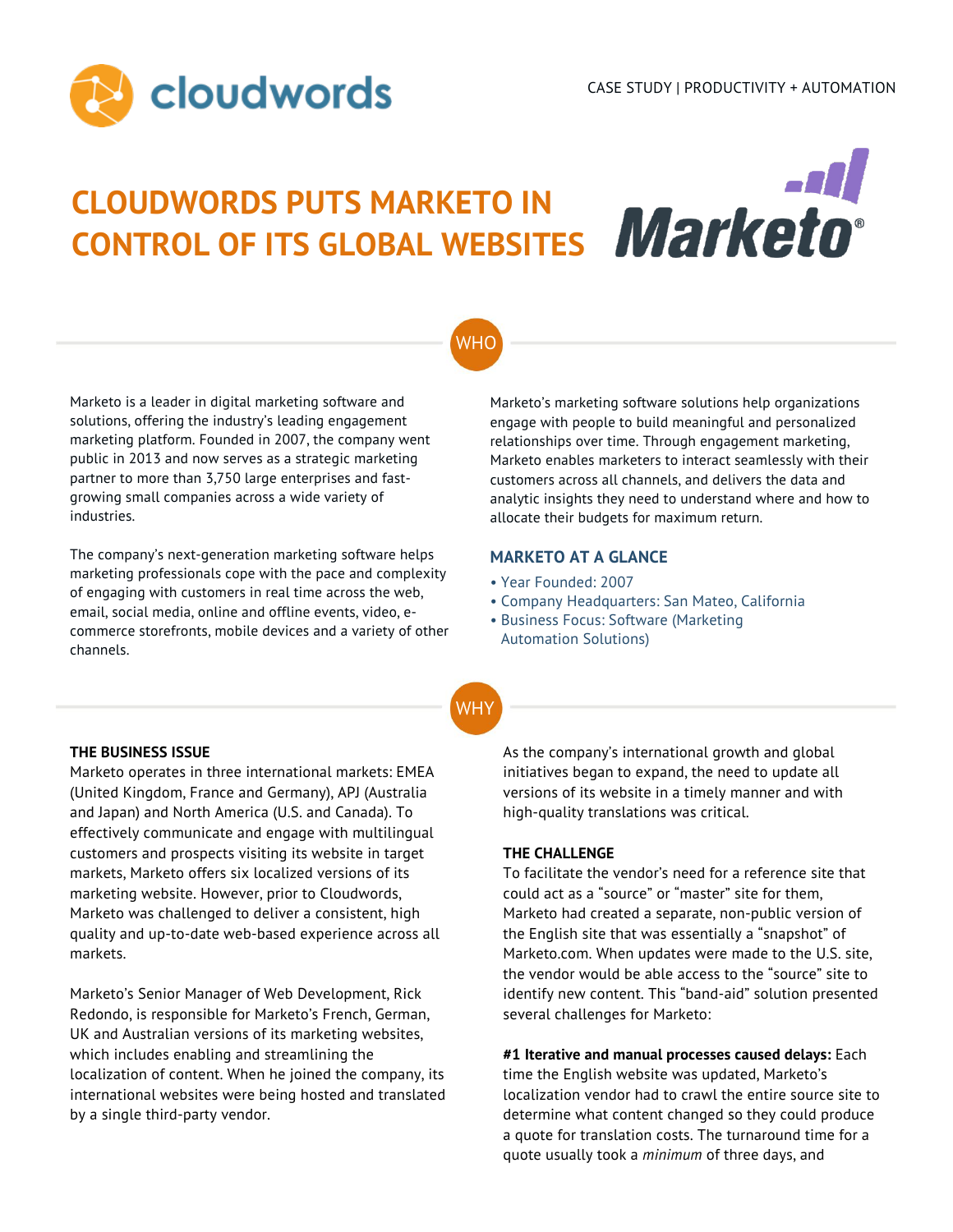determining which revised URLs would be affected and how many revised words were needed per page was a constant back and forth process.

## **#2 Budget constraints impacted site visitor experience:**

To keep costs down, the team had to compromise on the number of new updated pages that were localized, which meant interior web pages were left in English. The result was a disjointed experience for multilingual site visitors, leaving the impression Marketo wasn't serious about investing in local markets.

**#3 No control of content:** Because the vendor hosted the regional sites, Rick's team had to rely on the vendor for *all* changes that needed to be made, even very minor content updates. Moreover, managing content on the source site became challenging as the disparity between WWW and the source site grew.

#**4 Translation quality suffered:** Because Marketo had one vendor hosting all four international sites, they were also the sole vendor responsible for all language translations. Although Marketo was not completely satisfied with the quality and consistency of the translations they provided, Marketo was unable to request competitive bids from other localization service providers.

**#5 Poor site quality and consistency:** The quality of the regional sites was sub-par. Marketo's regional teams often flagged broken links, down pages, and pages that did not render properly once they were translated due to new copy length or technical glitch. And because of the time difference overseas, correcting these errors on the U.S. side meant after-hours support for headquarters.

Moreover, turnaround times for simple content updates required two to three weeks, which often resulted in missed milestones. "You can imagine the frustration when executive leadership would ask for an ETA for a minor update to the German site and I could only estimate a two-week turnaround, and sometimes it would take even longer," commented Rick on his dissatisfaction of the existing process.

Since the Marketo team had to rely on a third party for every step of the localization process, a significant portion of the team's time was spent trying to determine the status of projects, copying and pasting content to send to the vendor, trying to accurately communicate what needed to be updated or changed, and managing pricing negotiations. Productivity was low, and the disconnected, inefficient website localization process that Marketo had in place was not working.

**HOW** 

## **WITH CLOUDWORDS, MARKETO'S WEBSITE INTERNATIONALIZATION IS FAST AND EASY**

With Cloudwords, Marketo has successfully brought website localization in-house, optimizing translation workflows for internal business users, project managers, reviewers and translation service providers. By integrating Cloudwords with both Marketo's marketing automation software and their chosen CMS, SilverStripe, error-inducing steps have been eliminated, overall translation quality has improved, and website localization turnaround times have shortened from weeks to days.

Cloudwords allows the Web Development team to fully control multilingual content development. With Cloudwords, the team achieves increased productivity through:

- Custom-built integration with the team's content management (CMS) software
- Complete visibility into project status for the entire team
- Ability to send and run multiple translation projects concurrently and sequentially
- Customizable workflows to enable flexibility
- Reporting, analytics, and insight into translation spend
- Centrally-hosted style guide
- OneTM centralized translation memory

"For us, translation memory is the holy grail," said Rick. "Translation memory is content that is already translated, stored and saved for you – not only words, but phrases and paragraphs of text – so that the context is understood and when we are trying to update a page it helps tremendously because the TM picks up only what has changed, which saves us a lot of time and minimizes cost."